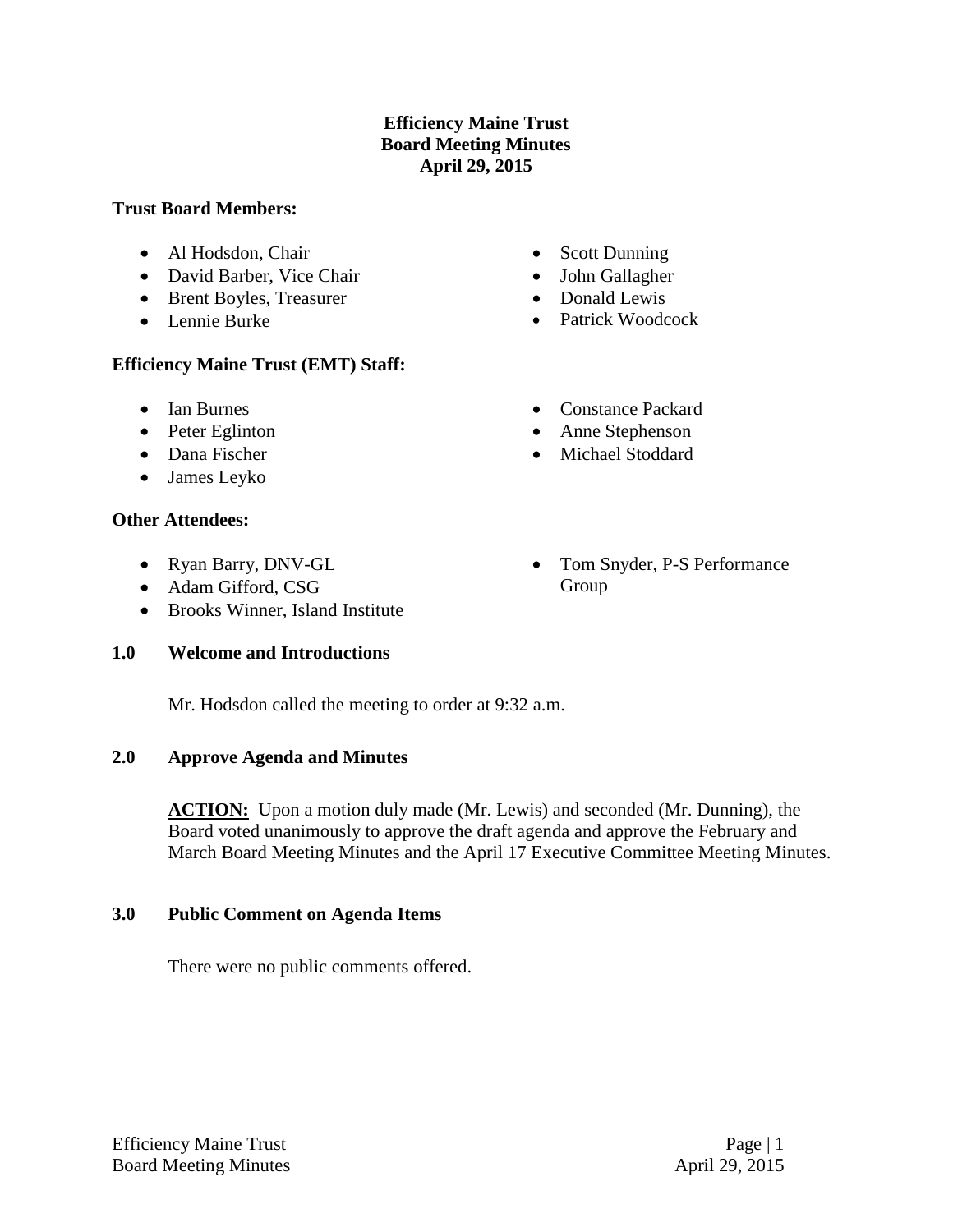### **4.0 Executive Director's Report**

Mr. Stoddard began the Executive Director's Report with public outreach efforts of the staff. He thanked Mr. Lewis for inviting him to speak to the Bangor Rotary Club on April 28, 2015. Mr. Stoddard continued the communications report by sharing that call volume has experienced a sustained increase despite changes in the Business Incentive Program.

Mr. Stoddard thanked the Board for its support over the past few weeks with Business Incentive Program (BIP) changes. Mr. Stoddard added that while many of the incentive categories in that program are closed to new applications due to the recent rapidly accelerated volume of activity, there will continue to be significant work for both contractors and the program team through the coming months and fiscal year as more than 1,000 enrolled projects in the pipeline are completed.

Mr. Woodcock shared his view that the Staff had missed the mark on changes in the marketplace and communicating with contractors, and that he would like a deeper debriefing on the program changes and lessons learned. Mr. Stoddard suggested that the surge in demand was caused in large part by the grace period that was made available, which was intended to ease the transition to lower incentives. Instead it caused a flood of requests in an attempt to lock in the original (higher) incentive levels. He acknowledged that the resulting disruption to the marketplace was not ideal and not what the Staff had hoped for. He reported that the Staff is discussing ways in which the Trust can be more nimble to address future changes in the marketplace. Mr. Lewis suggested that perhaps there could be a way to solicit anonymous feedback on market conditions and prices in order to have quicker access to marketplace trends. Mr. Stoddard committed to organizing a future discussion around the lessons learned from the FY15 experience of the Business Incentive Program.

Mr. Stoddard next reported on the Small Business Initiative, indicating that while this is the first year of the program, the Staff is interested in continuing it in FY16 with certain refinements. He also reported that the HESP Program has launched a digital ad campaign reminding homeowners that spring is a good time for home energy projects. Loan activity and HESP incentives slowed as projected in the mid-winter months. Mr. Stoddard reported that while activity has started to pick up over the past few weeks, it appears that it has not yet regained the rate of activity seen in the first two quarters of the program year. Mr. Stoddard then briefed the Board on the retail program and shared that the program is on track to be fully invested. The Low Income Program has recently begun installing heat pump water heaters (HPWHs) and CFLs in eligible homes, and is on track to reach its goal of 700 HPWH installations by the end of the fiscal year. Mr. Hodsdon asked Mr. Stoddard for an update on the Trust's work on customers in arrears. Mr. Stoddard shared that the Staff has been meeting with the utilities and are waiting on PUC approval of utility plans to proceed with outreach.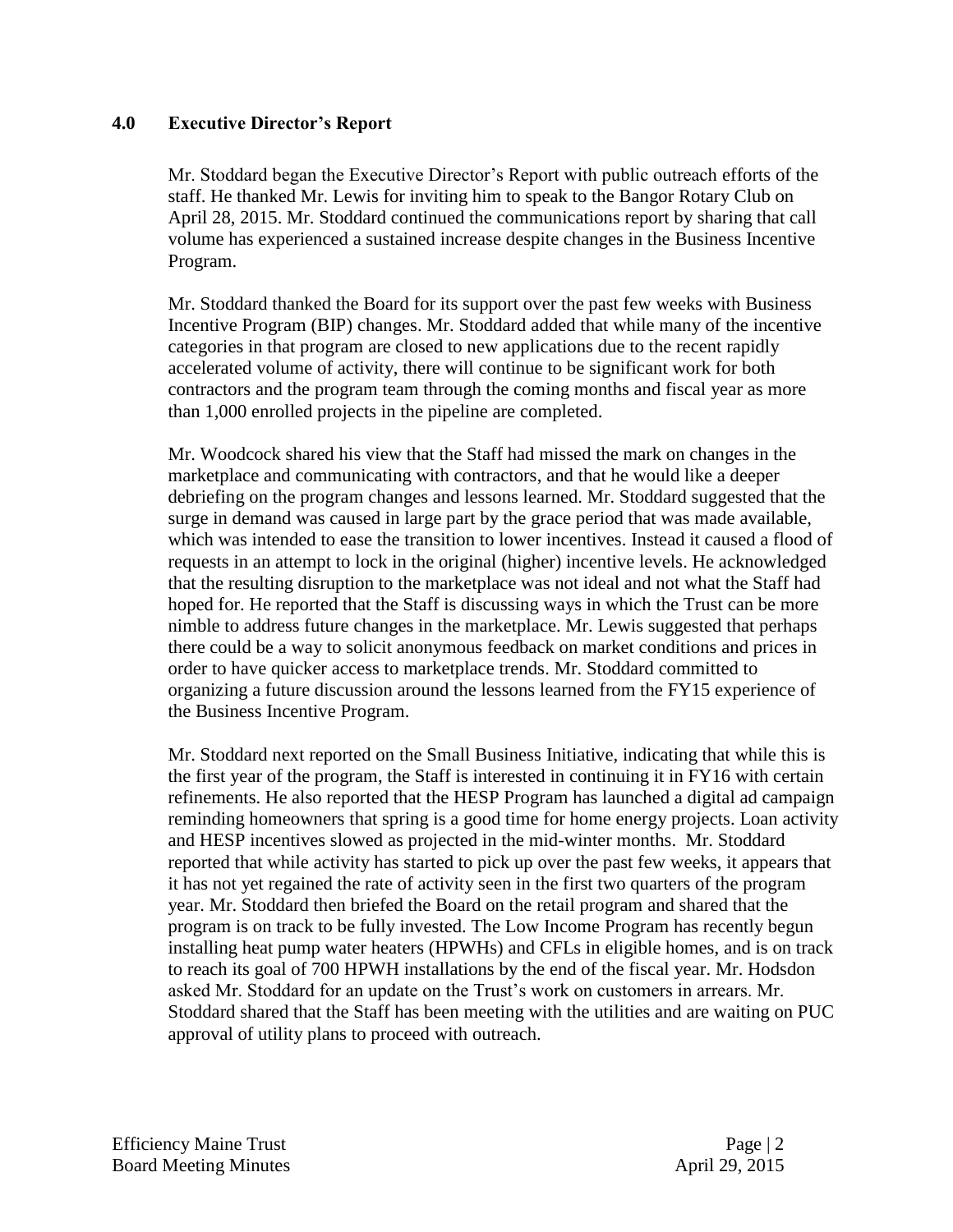#### **5.0 Committee Reports**

#### (a) Finance Committee

#### **i. Financial Reports**

Mr. Boyles called the Board's attention to the Financial Reports in the Board packet. He indicated that much of the current program and financial activity had been covered in the Executive Director's Report. He reiterated that some of the funds in the Large Customer Program (from the Long Term Contract) are contingent upon the Trust committing those funds to specific projects by June 30 this year.

#### **ii. APPROVE Discontinuation of HUD PowerSaver Loan Involvement**

Mr. Boyles directed the Board's attention to a memo from Mr. Fischer and Mr. Eglinton dated April 29, 2015. Mr. Boyles briefed the Board on the end of PowerSaver Pilot grant period. Mr. Boyles outlined the options for continuing the branded PowerSaver loan or replacing it with something similar, as discussed by the Finance Committee. Mr. Boyles indicated that the motion to replace it with something similar was the recommendation of the Finance Committee. Mr. Hodsdon noted that, to date, there have been no defaults in the loan program and that it has an excellent track record.

**ACTION:** Upon a motion duly made (Mr. Boyles) and seconded (Mr. Lewis), the Board voted unanimously to authorize modification of the existing AFC First PowerSaver contract to offer an equivalent secured loan product with identical consumer credit criteria to the existing PowerSaver product with expanded eligibility to 2-, 3-, and 4-unit dwelling buildings.

#### **iii. FY2016 Budget Overview – Staff Briefing**

Mr. Stoddard provided an overview of the rationale for fund allocations in the FY16 budget that will be outlined in greater detail at the May Board Meeting. He briefly reviewed the directives from statute, case settlements, and other authorizations that impacted the trust's various funds and programs. Mr. Stoddard reminded the Board that the electricity saving program budgets generally will be allocated 40% for residential programs, 60% for business customer programs, in proportion to their share of statewide load. He indicated that in FY16 a very small amount of non-committed funds are forecast to be carried forward. He added that Staff was interested in knowing if the Board would suggest a goal for the amount of year-end, budget-wide carry-forward to aim for in future budgets. It was reported that at the Finance Committee meeting, Mr. Fletcher had offered that a 10-20% goal might be prudent. Mr. Stoddard added that RGGI funds, in particular, are unpredictable and that since RGGI balances are now almost entirely committed or expended, the Trust might find itself short of funds if future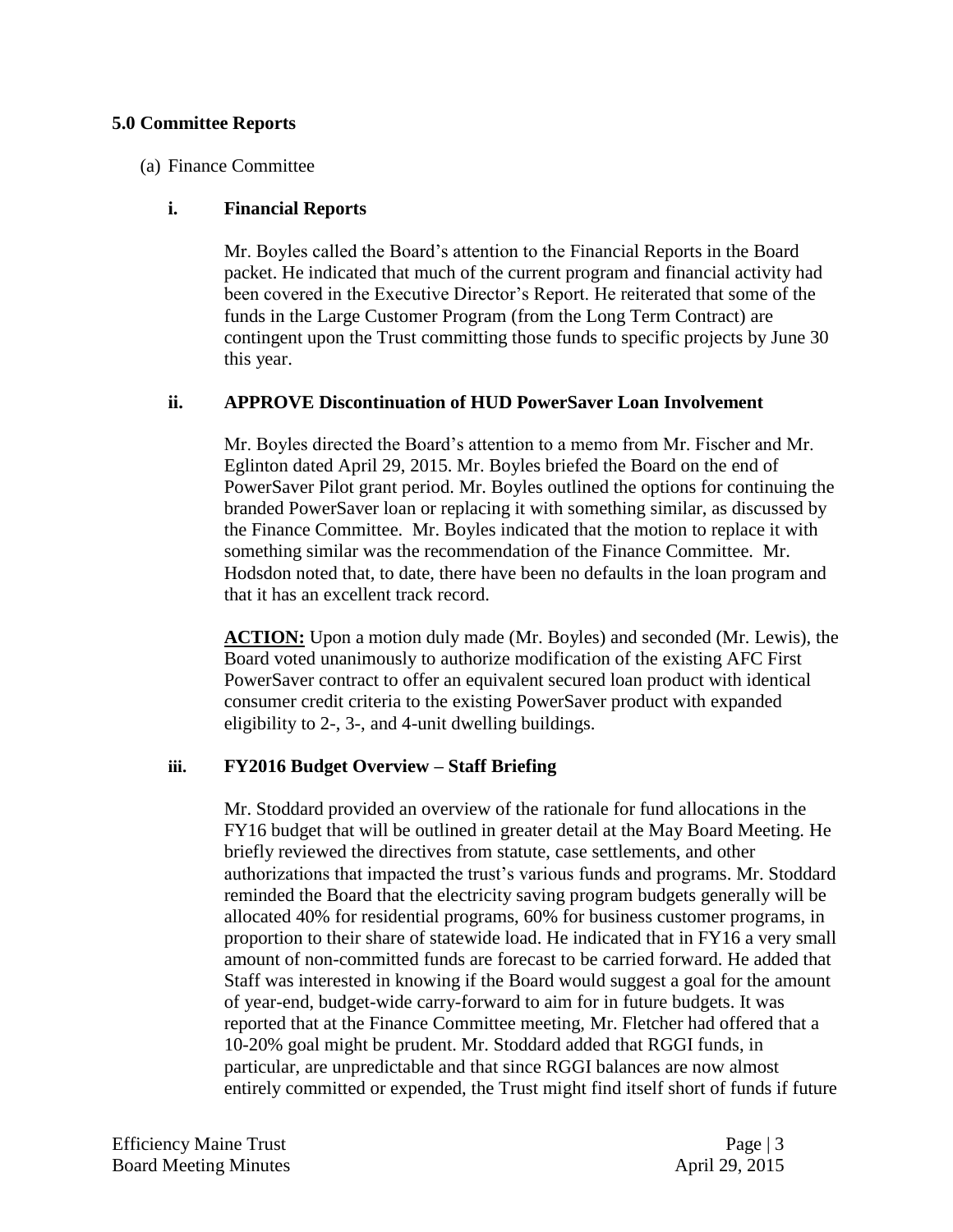RGGI auction revenues were to be less than forecasted. Mr. Hodsdon added his view that it was important for the Trust to invest the funds it had this year as fully as possible in order to maximize future FCM revenues.

Mr. Barber asked for clarification about the ability to manage cash flow across funds. Mr. Stoddard answered that Staff have limited discretion for transfers, and that money can only be transferred within funds, not across them, and consistent with the Triennial Plan. Mr. Woodcock suggested that funds that cannot be invested could be sent back to the PUC for redistribution to ratepayers. Mr. Stoddard noted that the Trust also is required to invest in all cost-effective energy efficiency, and added that the Staff works to ensure that all program measures meet the cost-effectiveness test and have a high degree of confidence that they are prudent investments.

Mr. Stoddard closed by saying that the budget does not include a change in staffing and that staff benefits will be rebid.

# **(b) Program Committee**

# **i. APPROVE – Consortium for Energy Efficiency (CEE) Annual Membership**

Mr. Eglinton summarized a memo dated April 17, 2015 recommending that the Trust continue its membership for another year in the Consortium for Energy Efficiency. The Trust has been a CEE member for more than 5 years. Membership dues for 2015 are \$18,673 and give the Trust access to services and events related to both electric and natural gas efficiency programs and issues. The cost for these dues was previously factored into the current FY15 budget.

**ACTION:** Upon a motion duly made (Mr. Dunning) and seconded (Mr. Barber) the Board voted unanimously to authorize the Executive Director to enroll Efficiency Maine as a 2015 member of the Consortium for Energy Efficiency in the amount of \$18,673.

#### **ii. APPROVE New Buildings Institute (NBI) Annual Sponsorship for Curriculum and Tools Used in New Construction Program**

Mr. Eglinton summarized a memo dated April 17, 2015 recommending that the Trust continue its sponsorship of the New Buildings Institute to support the socalled Maine Advanced Buildings Program.

**ACTION:** Upon a motion duly made (Mr. Boyles) and seconded (Ms. Burke), the Board voted unanimously to authorize the Executive Director to enroll Efficiency Maine as a 2015 member of the National Building Institute Advanced Buildings initiative in the amount of \$40,000.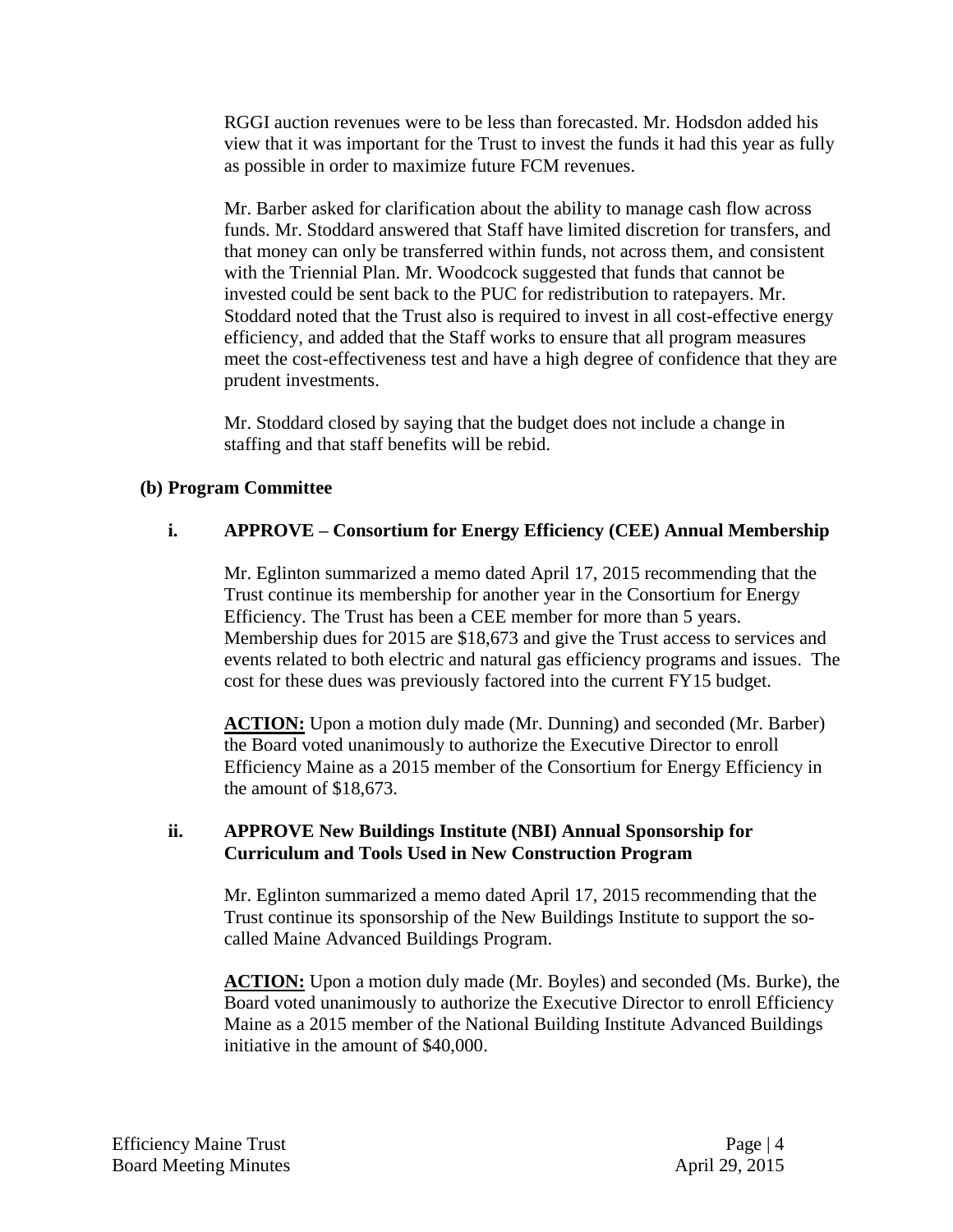# **iii. UPDATE on Avoided Energy Supply Cost Study (2015)**

Mr. Leyko presented the most recent update to the Avoided Energy Supply Cost Study for New England. This is a report funded and shared by the efficiency program administrators of New England – utilities, Efficiency Vermont, Efficiency Maine – with advisory input from representatives of public utilities commissions and advocates for low income and ratepayers. It models the avoided cost value that is necessary for use in performing cost-benefit calculations used in the Technical Reference Manual, annual reports, program evaluations, and developing the Triennial Plan.

Mr. Leyko presented the results of the study update including how it changed from previous years. Mr. Boyles asked if the study uses the forecasts submitted by the utilities to the PUC. Mr. Burnes replied that the study was largely completed using ISO-NE data, futures prices, and offered to provide additional information on the sources of data and assumptions used. Mr. Woodcock asked how much of an impact long-term energy costs had on the model since so many aspects of natural gas pipeline expansion were uncertain. Mr. Burnes answered that the AESC contractor and regional study committee reviewed and debated energy forecasts and that the energy model was determined to reflect the most-likely future scenario. He added that Staff would provide more details on the assumptions used in the Study. Mr. Woodcock added that a recent PUC study on future prices reflected lower natural gas prices than were assumed in the AESC study.

Mr. Stoddard concluded the presentation by adding that the AESC cost calculations will be incorporated into the development of the Triennial Plan and will be submitted to the Commission.

# **6.0 New Business**

Mr. Barber asked if a future program committee agenda could include a follow-up on the Maine Uniform Building Energy Code and enforcement.

# **7.0 Next Meeting Agenda and Scheduling**

The next Board meeting was set for Wednesday May 27 at 9:30 a.m.

**ACTION:** Upon a motion duly made (Mr. Barber) and seconded (Mr. Lewis), the Board voted unanimously to go into Executive Session at 12:04 p.m.